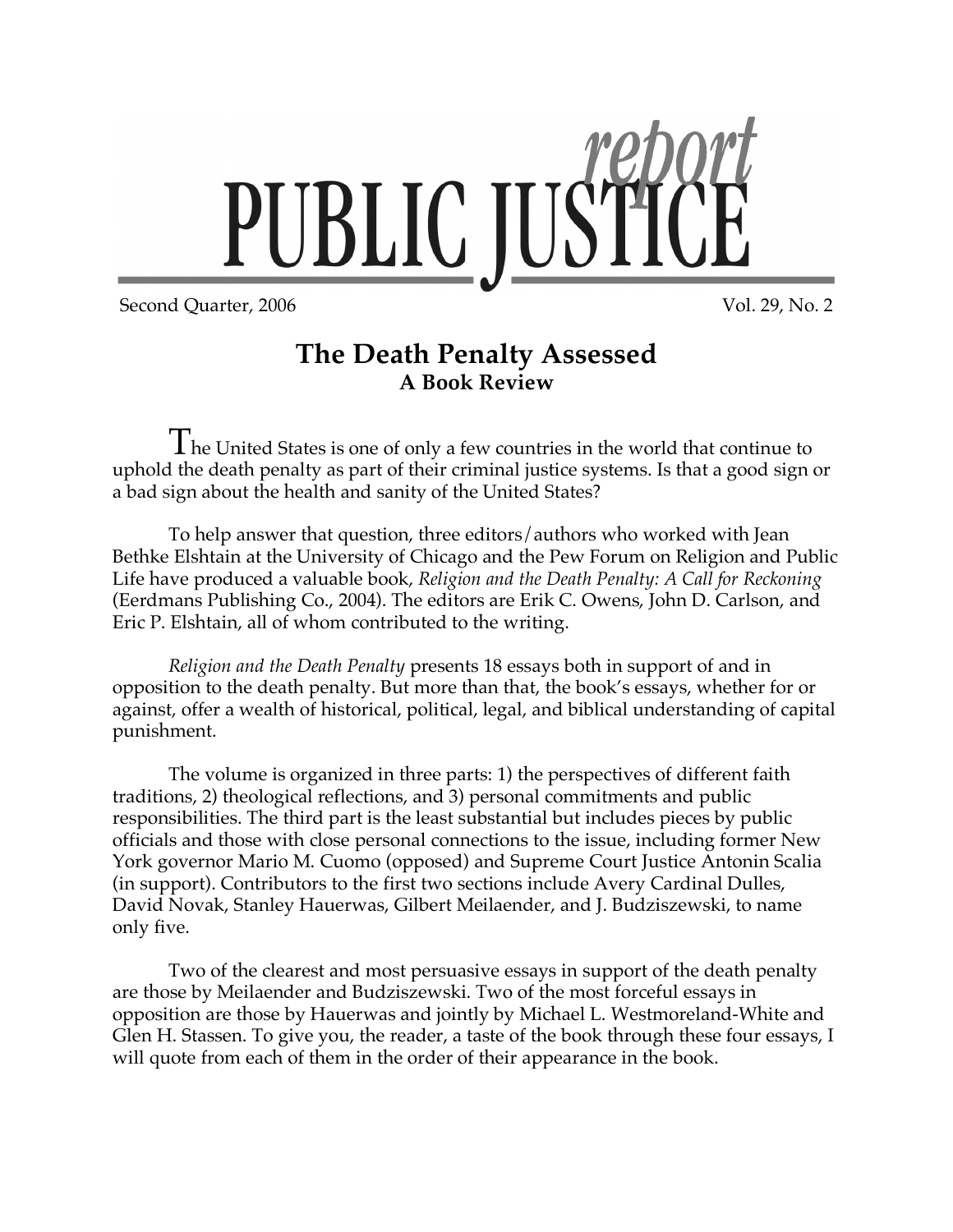#### **Gilbert Meilaender, "The Death Penalty: A Protestant Perspective"**

"If and when a state inflicts any punishment—and, certainly, the death penalty on one of its citizens, it is imperative that such action be understood as public, not private, action."

"Christians do want to say that in the death of Christ and the penalty visited upon him we see the 'end' of the temporal order of human life, sustained, as it is, by governmental power. But Christians also want to say that, until God fully manifests that 'end,' he wills the continuation of this temporal order toward the kingdom of Christ. . . . Until the end of history, government exists as God's servant to sustain ordered human life—in part, by fitting punishment of wrongdoers. It is permitted, though not required, that such punishment should, in certain cases, extend even to execution."

"To the degree that in our public life—as a people—we decline to speak of God, it may be that we—as a people—ought not inflict a death sentence. But it will be very unfortunate indeed if, in our debates about the death penalty, we lose the capacity—or are assisted by Protestant theologians to lose the capacity—to articulate clearly the meaning of government, of punishment, and of justice."

#### **Stanley Hauerwas, "Punishing Christians: A Pacifist Approach to the Issue of Capital Punishment"**

"Our response to the attempt to defeat capital punishment by showing it does not deter is to observe that capital punishment is associated with the wrong crime. If we killed people for stock fraud, for example, there is every reason to believe that capital punishment would deter."

"Yet I am equally sure that we must be careful not to let appeals to forgiveness and reconciliation hide from us the seriousness of punishment and the proper role punishment has, not only for any society but in particular in the church. It is not enough for Christians to say 'forgiveness' if they do not exemplify in their own lives why punishment is a necessary practice if the church is to be the church."

"Christians rightly seek to live in societies that no longer use the death penalty. But Christians—particularly Christians committed to nonviolence—fail themselves and their non-Christian neighbors when they act as if punishment is a problem 'out there.' The world must first see that Christians can form a community that can punish. Only then will the world have an example of what it might mean to be a community that punishes in a manner appropriate for a people who believe that we have been freed by the cross of Christ from the terror of death."